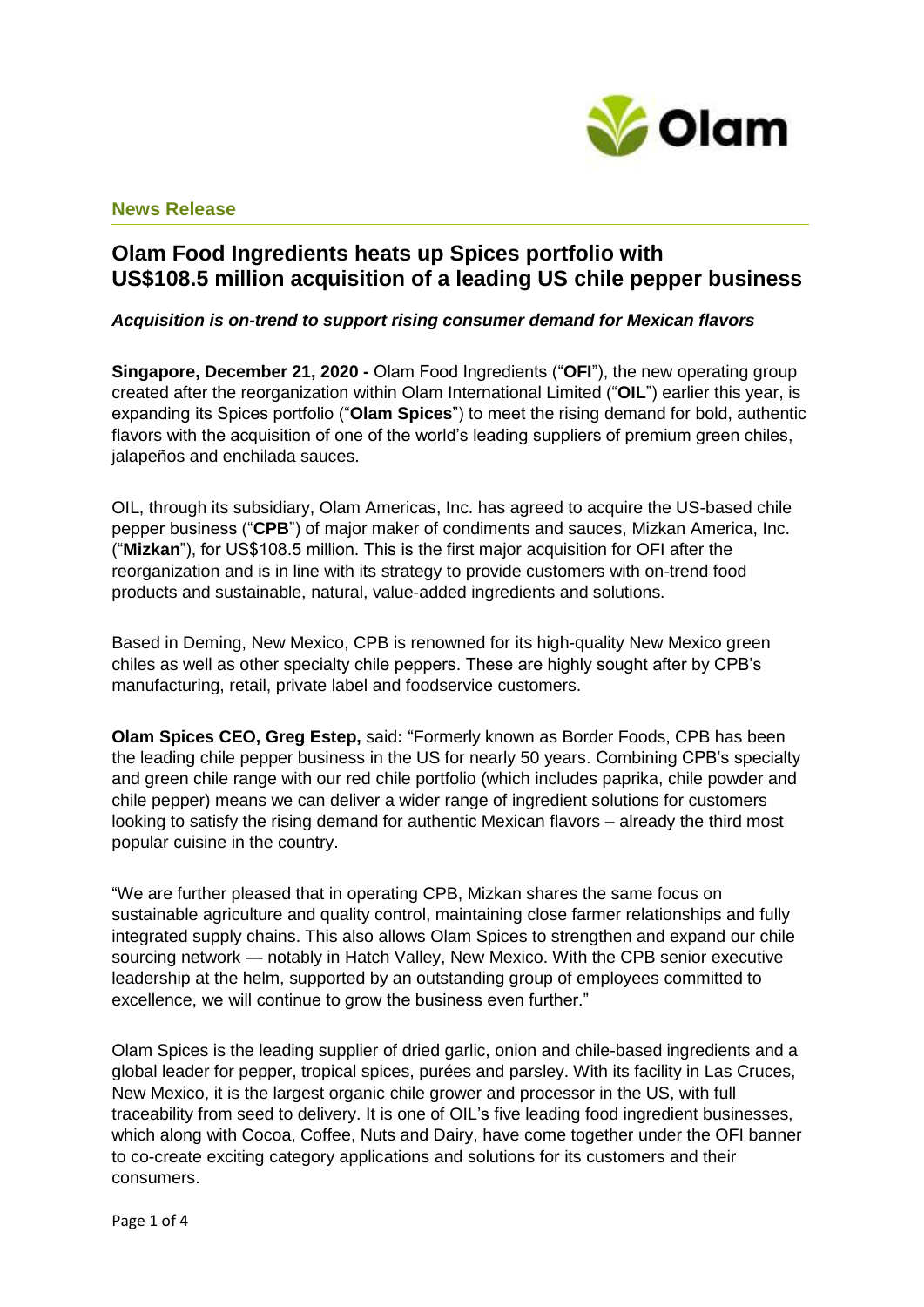**OFI CEO, A. Shekhar**, said: "This is a fitting first acquisition for OFI, as CPB fulfils OFI's vision to help its customers meet consumer preferences for health, nutrition, natural and authentic ethnic flavors, as well as their increasing demands for understanding the provenance and environmental impact of their food choices.

"CPB's chile operations are second-to-none, with a strong heritage, steady financial performance and leading shares for all its products. Further, CPB supplies grocery and retail channels that offer increasing co-manufacturing opportunities in the US and Asia for many of our other products. The addition of CPB's range of premium green chiles will also broaden and strengthen OFI's portfolio in plant-based solutions, which continue to gain popularity among consumers. For example, working with OFI's innovation team we can produce a nutbased cheese that has a jalapeño flavor kick."

The CPB operations in Deming are less than 60-miles from Olam Spices' red chile manufacturing facility in Las Cruces, New Mexico. The close proximity will enable an effective combination of established green and red chile market capabilities, and allow for even stronger manufacturing and product development, coupled with taste and flavor innovation. It also supports deeper grower relationships in the region, particularly with those growing specialty varieties.

# **Key financial information relating to the acquisition**

Olam Americas, Inc will acquire CPB for a total consideration of US\$108.5 million, including an estimated net working capital of US\$55.0 million, subject to net working capital adjustment at closing.

The consideration was arrived at via a closed bidding process. The acquisition will be funded by a combination of Olam's internal accruals and existing debt facilities.

The transaction is subject to US antitrust regulatory approval and customary closing conditions which are expected to complete in January 2021.

This acquisition is not expected to have a material impact on the earnings per share or net tangible assets per share of OIL for the financial year ending December 31, 2020 or 2021.

Crowell & Moring LLP provided legal representation to Olam in the transaction. Lazard Middle Market served as exclusive financial advisor to Mizkan on the sale of its chile pepper business, and Locke Lord, LLP served as its legal advisor.

# # #

#### About Olam International Limited

Olam International is a leading food and agri-business supplying food, ingredients, feed and fibre to 25,200 customers worldwide. Our value chain spans over 60 countries and includes farming, processing and distribution operations, as well as a sourcing network of an estimated 5 million farmers.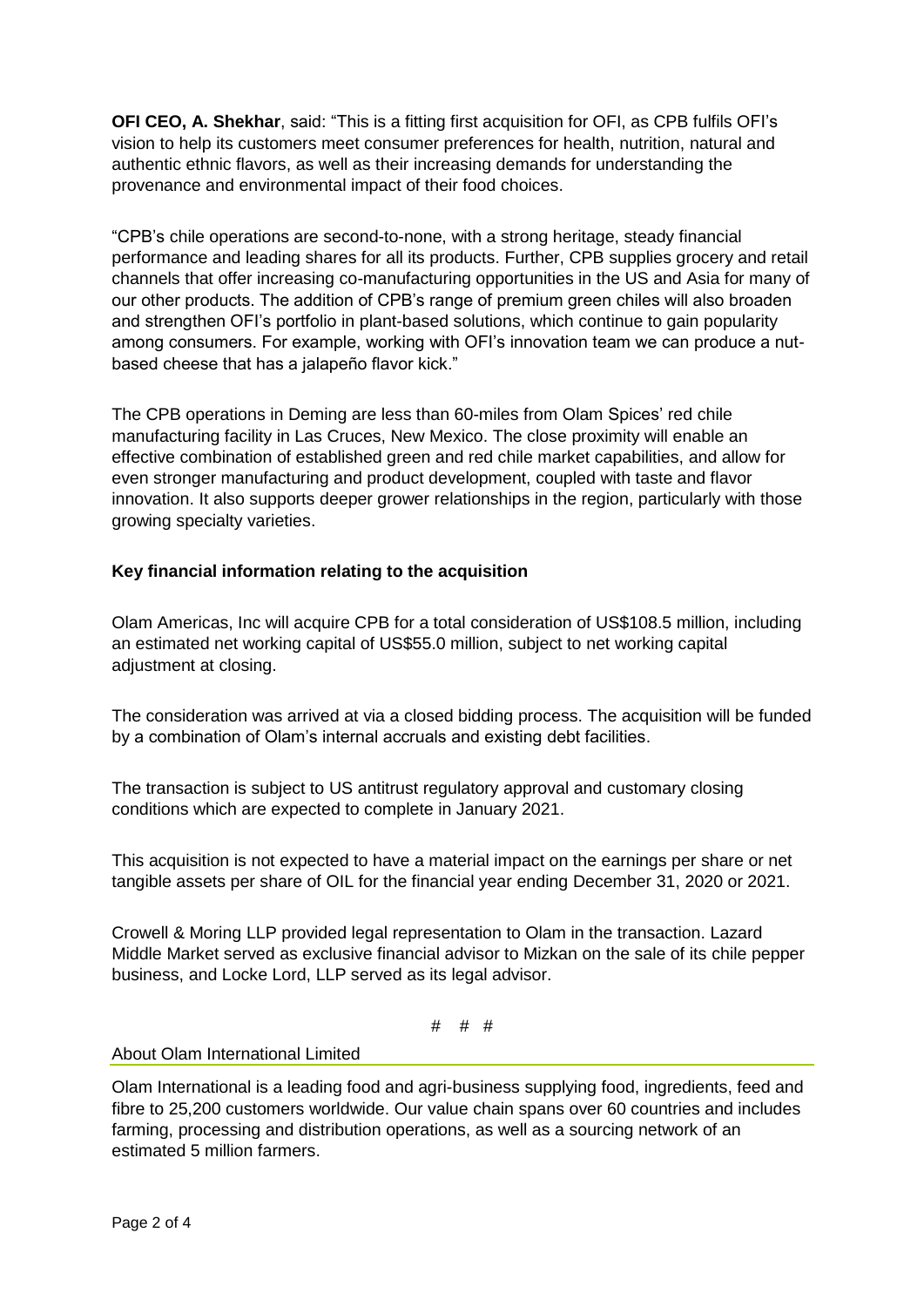Through our purpose to 'Re-imagine Global Agriculture and Food Systems', Olam aims to address the many challenges involved in meeting the needs of a growing global population, while achieving positive impact for farming communities, our planet and all our stakeholders.

Headquartered and listed in Singapore, Olam currently ranks among the top 30 largest primary listed companies in terms of market capitalization on SGX-ST.

To subscribe to the Olam Newsroom please visit [www.olamgroup.com](http://www.olamgroup.com/) (privacy statement [here\)](https://www.olamgroup.com/privacy.html). If you do not wish to receive information from Olam please contact [media@olamnet.com](mailto:media@olamnet.com)

More information on Olam can be found at [www.olamgroup.com.](http://www.olamgroup.com/) Follow @olam



Olam is located at 7 Straits View, Marina One East Tower #20-01, Singapore 018936. Telephone: +65 63394100, Facsimile: +65 63399755.

# About Olam Food Ingredients

Olam Food Ingredients (OFI) is a new operating group born out of Olam International. OFI offers sustainable, natural, value-added food products and ingredients so that consumers can enjoy the healthy and indulgent products they love. It consists of Olam's industry-leading businesses of Cocoa, Coffee, Edible Nuts, Spices and Dairy.

OFI has built a unique global value chain presence including its own farms, farm-gate origination and manufacturing facilities. OFI partners with customers, leveraging its complementary and differentiated portfolio of "on-trend" food products, to co-create solutions that anticipate and meet changing consumer preferences as demand increases for healthier food that's traceable and sustainable.

## About Mizkan America, Inc.

Based in Mount Prospect, IL, Mizkan America, Inc., is a subsidiary of the Mizkan Group, a global, family-owned company that has been Bringing Flavor To Life™ for more than 215 years.

As one of the leading makers of condiments and sauces in the United States, Mizkan America maintains 15 manufacturing facilities that serve the retail, foodservice, specialty-Asian and food-ingredient trade channels. Since 2005, Mizkan America has seen dramatic growth and their portfolio now includes a wide variety of vinegars, Italian and Asian sauces, cooking wines, wine reductions, sushi seasoning and salad dressings.

Mizkan America brands include: RAGÚ®, Bertolli®, Holland House®, NAKANO®, Four Monks<sup>®</sup>, Barengo®, Mitsukan®, Nature's Intent®, World Harbors® and Mizkan®. Mizkan America is also the exclusive distributor/sales agent for Angostura® Bitters in North America. For more information, go to [Mizkan.com.](http://mizkan.com/)